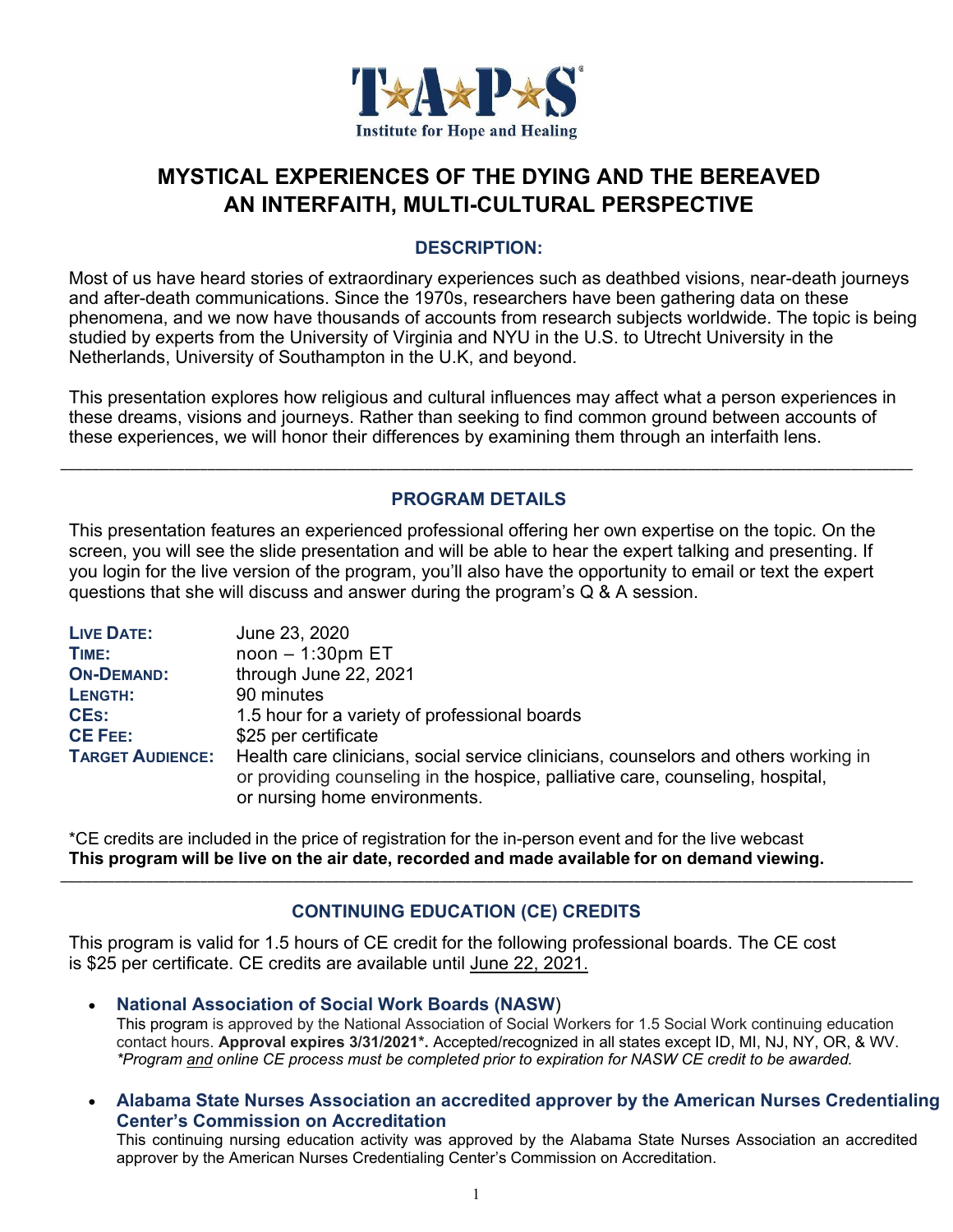*Note: Alabama nurses are responsible for reporting their hours to the Alabama Board of Nursing. When doing so, please leave the "provider number" field blank on your individual transcript; however all other information must be completed.*

#### **Commission for Case Manager Certification (CCMC)**

This program has been pre-approved by the Commission for Case Manager Certification to provide continuing education credit to Certified Case Managers (CCMs).

#### **Association for Death Education and Counseling (ADEC)**

Pre-approval for this program is granted by the Association for Death Education and Counseling's (ADEC) Distance Education Committee for 1.5 contact hours to count toward certification/re-certification for ADEC's Certified Thanatologist (CT) and Fellow in Thanatology (FT).

 **The American Institute of Health Care Professionals, Inc. and the American Academy of Grief Counseling**

This continuing education program has been approved by The American Institute of Health Care Professionals, Inc. & The American Academy of Grief Counseling for 1.5 contact hours of continuing education credits.

## **Academy of Professional Funeral Service Practice (APFSP)**

Approved for 1.5 Contact Hours (APFSP Category B, 0.15 CEUs, Instructor Led/Web).

- **Association of Professional Chaplains** Association of Professional Chaplains does not pre-approve programs; a Certificate of Attendance will be issued and may be submitted to the board for use in reporting continuing education hours
- **Certificate of Attendance**

\*Approval numbers will be provided on CE certificate

#### **TECHNICAL REQUIREMENTS**

\_\_\_\_\_\_\_\_\_\_\_\_\_\_\_\_\_\_\_\_\_\_\_\_\_\_\_\_\_\_\_\_\_\_\_\_\_\_\_\_\_\_\_\_\_\_\_\_\_\_\_\_\_\_\_\_\_\_\_\_\_\_\_\_\_\_\_\_\_\_\_\_\_\_\_\_\_\_\_\_\_\_\_\_\_\_\_\_\_\_\_\_\_\_\_\_\_\_\_\_\_\_\_\_\_\_\_\_\_\_

To view this online program, you will need a computer and screen, reliable internet access, and speakers. If you are showing to a large group, you will need a way to project on a large screen and a sound amplification system. Please test your system ahead of time to ensure you have the capabilities to view and hear the program. Please also be sure to test on the **SAME** equipment you will use on the day of the program viewing.

TEST LINK for Audio and Video: http://eventcenter.commpartners.com/se/Meetings/BrowserTest\_New.aspx?account.id=CommPart

**Technical Questions?** Please contact CommPartners at 1-800-274-9390 or via e-mail at: TAPS@commpartners.com.

#### **REGISTRATION**

\_\_\_\_\_\_\_\_\_\_\_\_\_\_\_\_\_\_\_\_\_\_\_\_\_\_\_\_\_\_\_\_\_\_\_\_\_\_\_\_\_\_\_\_\_\_\_\_\_\_\_\_\_\_\_\_\_\_\_\_\_\_\_\_\_\_\_\_\_\_\_\_\_\_\_\_\_\_\_\_\_\_\_\_\_\_\_\_\_\_\_\_\_\_\_\_\_\_\_\_\_\_\_\_\_\_\_\_\_\_

There is no registration fee for this program.

Register directly online at https://providinghope.eventbrite.com, or contact TAPS Institute for Hope and Healing<sup>®</sup> at 800-959-5277 or email Institute@taps.org.

Course materials will be emailed to registered users and will also be available on the TAPS Institute for Hope and Healing<sup>®</sup> website at https://www.taps.org. Materials include log-in information (viewing instructions and technical information), CE instructions, the program's slides, and additional program material. *Information will be posted and/or emailed as soon as they become available.* \_\_\_\_\_\_\_\_\_\_\_\_\_\_\_\_\_\_\_\_\_\_\_\_\_\_\_\_\_\_\_\_\_\_\_\_\_\_\_\_\_\_\_\_\_\_\_\_\_\_\_\_\_\_\_\_\_\_\_\_\_\_\_\_\_\_\_\_\_\_\_\_\_\_\_\_\_\_\_\_\_\_\_\_\_\_\_\_\_\_\_\_\_\_\_\_\_\_\_\_\_\_\_\_\_\_\_\_\_\_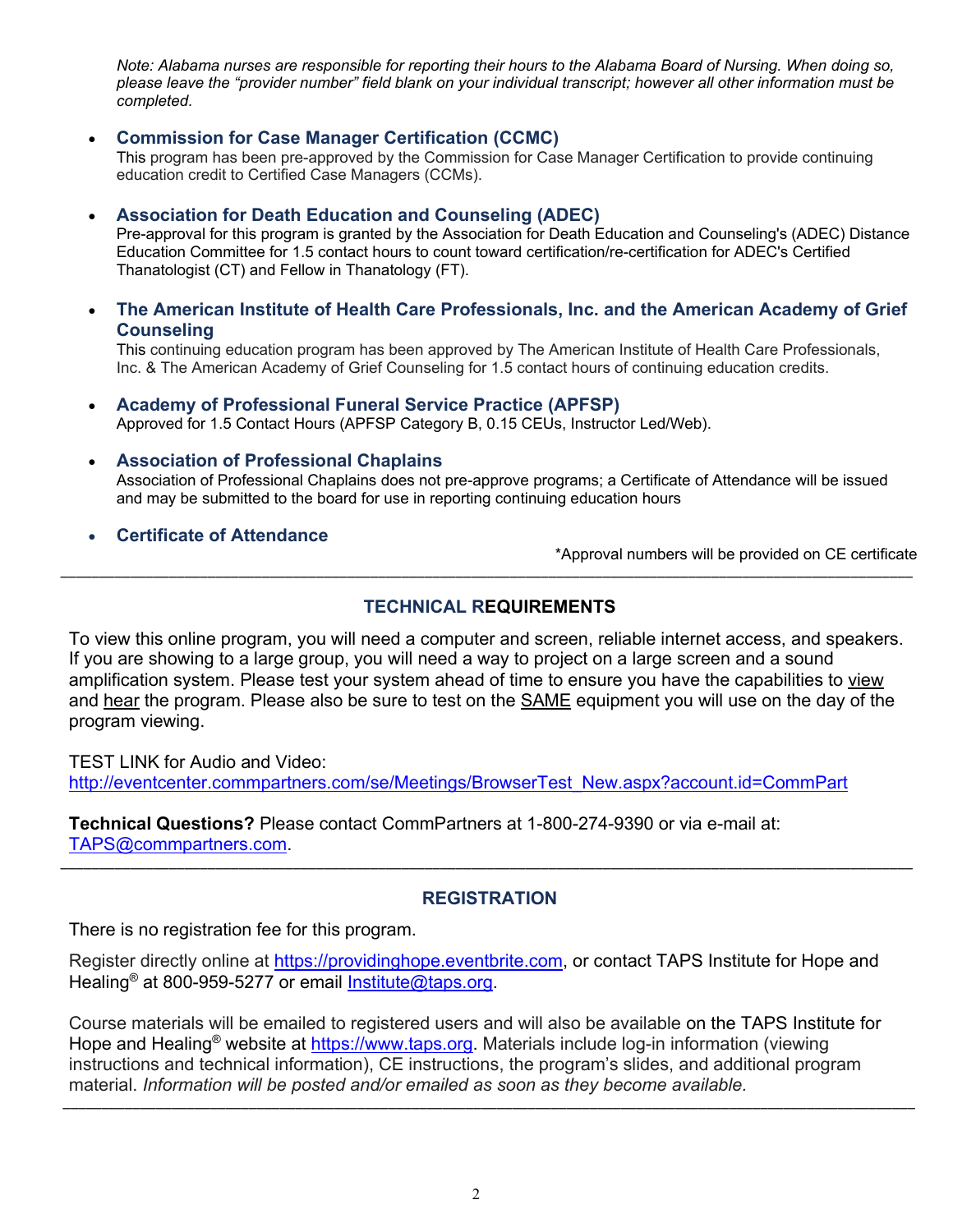#### **LEARNING OBJECTIVES**

At conclusion, participants will be able to:

- 1. Compare various types of extraordinary experiences: near-death, after-death communication, visitations, dreams
- 2. Demonstrate familiarity with current clinical research on near-death experiences
- 3. Utilize knowledge of extraordinary experiences in end-of-life clinical work
- 4. Discuss why this material is important in end-of-life care

## **PROGRAM OUTLINE**

\_\_\_\_\_\_\_\_\_\_\_\_\_\_\_\_\_\_\_\_\_\_\_\_\_\_\_\_\_\_\_\_\_\_\_\_\_\_\_\_\_\_\_\_\_\_\_\_\_\_\_\_\_\_\_\_\_\_\_\_\_\_\_\_\_\_\_\_\_\_\_\_\_\_\_\_\_\_\_\_\_\_\_\_\_\_\_\_\_\_\_\_\_\_\_\_\_\_\_\_\_\_\_\_\_\_\_\_\_\_

- I. Types of mystical experiences (5 minutes)
- II. Historical/inter-religious accounts and cultural influences (10 minutes)
- III. Communion with the divine or psychotic episode? (10 minutes)
- IV. Sample guided meditation (10 minutes)
- V. Current research (15 minutes)
- VI. Supporting patients and clients (15 minutes)
- VII. Promoting acceptance in clinical settings (15 minutes)
- VIII. Question and Answer Session (10 minutes) \_\_\_\_\_\_\_\_\_\_\_\_\_\_\_\_\_\_\_\_\_\_\_\_\_\_\_\_\_\_\_\_\_\_\_\_\_\_\_\_\_\_\_\_\_\_\_\_\_\_\_\_\_\_\_\_\_\_\_\_\_\_\_\_\_\_\_\_\_\_\_\_\_\_\_\_\_\_\_\_\_\_\_\_\_\_\_\_\_\_\_\_\_\_\_\_\_\_\_\_\_\_\_\_\_\_\_\_\_\_

### **COURSE COMPLETION REQUIREMENTS**

Participants must attend the entire 1.5 hour program. Partial credit is not awarded. Participants must also complete the entire CE process online, before the CE deadline (see above for specific CE deadlines). In order to go online, attendees will need to enter in a Course Code, which is only provided at the end of the program. The online CE process includes a required evaluation form and exam. The exam must be completed at 80, CT% or above (the exam may be re-taken, if necessary). Attendees will be able to choose the board they wish to receive credit from (from the approved list of boards\*) and will then be able to print their CE certificate immediately after completing all CE requirements online (on the TAPS Institute for Hope and Healing® CE site at *educate hospicefoundation.org*).

\*A complete list of board approvals for this webinar program will be posted to this document (see above). Please check back for updates on the approval status for each board.

### **EXPERT PANELIST**

\_\_\_\_\_\_\_\_\_\_\_\_\_\_\_\_\_\_\_\_\_\_\_\_\_\_\_\_\_\_\_\_\_\_\_\_\_\_\_\_\_\_\_\_\_\_\_\_\_\_\_\_\_\_\_\_\_\_\_\_\_\_\_\_\_\_\_\_\_\_\_\_\_\_\_\_\_\_\_\_\_\_\_\_\_\_\_\_\_\_\_\_\_\_\_\_\_\_\_\_\_\_\_\_\_\_\_\_\_\_

**Dr. Terri Daniel, CT, CCTP,** is a hospice and hospital-trained interfaith chaplain and end-of-life educator. She is certified in death, dying and bereavement by the Association of Death Education and Counseling, and in trauma support by the International Association of Trauma Professionals. The focus of her work is to assist dying and grieving individuals to discover a more spiritually and socially-spacious understanding of death, grief, and beyond. Terri is the author of four books on death and grief, and is the founder of the annual Afterlife Conference. She has a BA in Religious Studies from Marylhurst University, an MA in Pastoral Care from Fordham University, and a Doctor of Ministry in Pastoral Care and Counseling from the San Francisco Theological Seminary.

### **REVIEWER**

#### **Lynda Shand, CHPN, CNE, RN, PhD,** *Associate Professor,* Mercy College \_\_\_\_\_\_\_\_\_\_\_\_\_\_\_\_\_\_\_\_\_\_\_\_\_\_\_\_\_\_\_\_\_\_\_\_\_\_\_\_\_\_\_\_\_\_\_\_\_\_\_\_\_\_\_\_\_\_\_\_\_\_\_\_\_\_\_\_\_\_\_\_\_\_\_\_\_\_\_\_\_\_\_\_\_\_\_\_\_\_\_\_\_\_\_\_\_\_\_\_\_\_\_\_\_\_\_\_\_\_